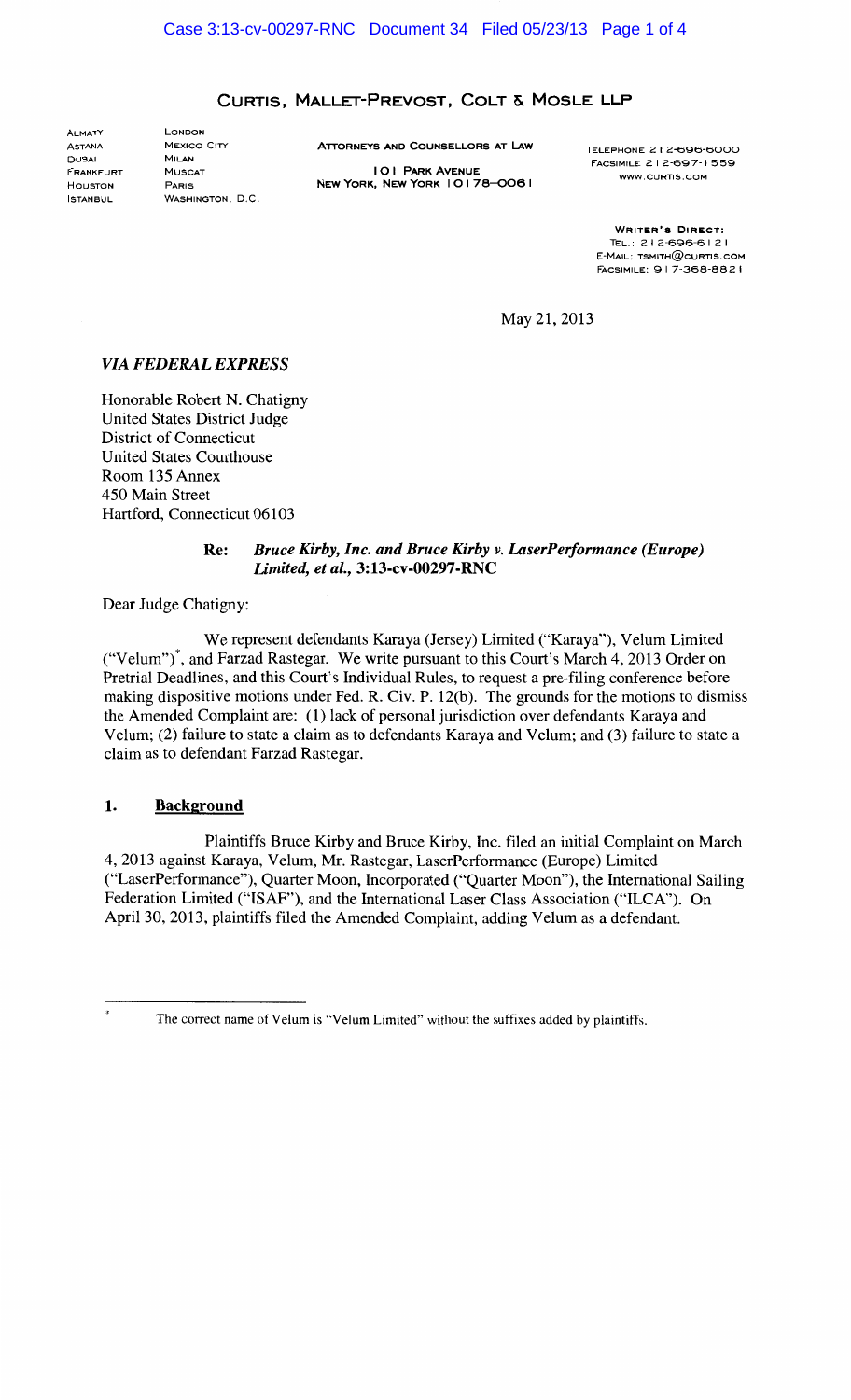CURTIS, MALLET-PREVOST, COLT & MOSLE LLP **ATTORNEYS AND COUNSELLORS AT LAW** 

As alleged in the Amended Complaint, Bruce Kirby is the original designer of a 13 foot, 10.5-inch sailboat he calls the "Kirby Sailboat." (Cplt. p.2). Kirby's alter-ego company, Bruce Kirby, Inc. is the owner of the registered U.S. Trademark BRUCE KIRBY® for use in connection with "Boats." (*Id.* at  $\P$  15).

In 1983 and 1989, respectively, plaintiffs entered into two license agreements (the "Builder Agreements") with the predecessors of defendants LaserPerformance and Quarter Moon, Inc. authorizing them to use Kirby's design to manufacture the "Kirby Sailboat" in Europe and North America. (Cplt.  $\mathbb{II}$  23-25 34-37). The Builder Agreements do not purport to license the trademark BRUCE KIRBY. The "Kirby Sailboat" is defined in the agreements as "a sailboat or sailboat hull manufactured in accordance with the Licensed Design which has been commonly sold in association with the trade mark LASER" (e.g., Cplt. Exh. 4,  $\P$  1.1(b)).

Kirby has no rights to the LASER trademark. Defendant Karaya is the registered owner of the LASER mark in the United States (id. at  $\P$  45) and defendant Velum is the registered owner of the LASER mark in the United Kingdom and Europe. (Id. at  $\mathbb{M}$  47-48). Defendants Karaya and Velum license the LASER trademarks to defendants Quarter Moon and LaserPerformance, respectively, for the manufacture and sale of different families of sailboats known as Laser-branded boats, as well as parts and accessories, including the boats referenced in the Amended Complaint.

The Amended Complaint alleges that defendant Farzad Rastegar "owns and/or controls" defendants LaserPerformance, Quarter Moon, Karaya and Velum. (Cplt.  $\mathbb{I}$  10, 39, 49).

#### **2. The Claims Against Karaya, Velum And Mr. Rastegar**

The essence of Kirby's Amended Complaint is that he has terminated the Builder Agreements and that defendants LaserPerformance and Quarter Moon have continued to build "Kirby Sailboats" that they sell in violation of terms of the agreements that survive termination. (Cplt.  $\mathbb{I}$  22-44, 51-69). He alleges that the boats are being sold without his authorization, but bearing plaques issued by defendants ISAF and ILCA that contain his name. (Cplt.  $\mathbb{I}$  70-79). Exhibit 16 to the Amended Complaint is an example of such a plaque. It identifies the boat as a "Laser International Class Sailboat" with a unique sail number and states that it is "authorized by" ISAF, ILCA, Bruce Kirby, Inc. and [LASER] Trade Mark owner. The Amended Complaint also states that ISAF and ILCA have removed Kirby's name from plaques they issue currently. (Cplt. ¶ 78).

The Amended Complaint alleges that defendants LaserPerformance and Quarter Moon have breached the Builder Agreements and that Mr. Rastegar "directs and controls" the defaults. (Cplt.  $\mathbb{I}$ [ 120-135) (Claims V and VI are labeled "default" of the respective agreements). In addition, the Amended Complaint asserts four claims against defendants Karaya and Velum and Mr. Rastegar: Claim I alleges counterfeiting under 15 U.S.C. § 1114; Claim II alleges infringement of the BRUCE KIRBY trademark, unfair competition, and false designation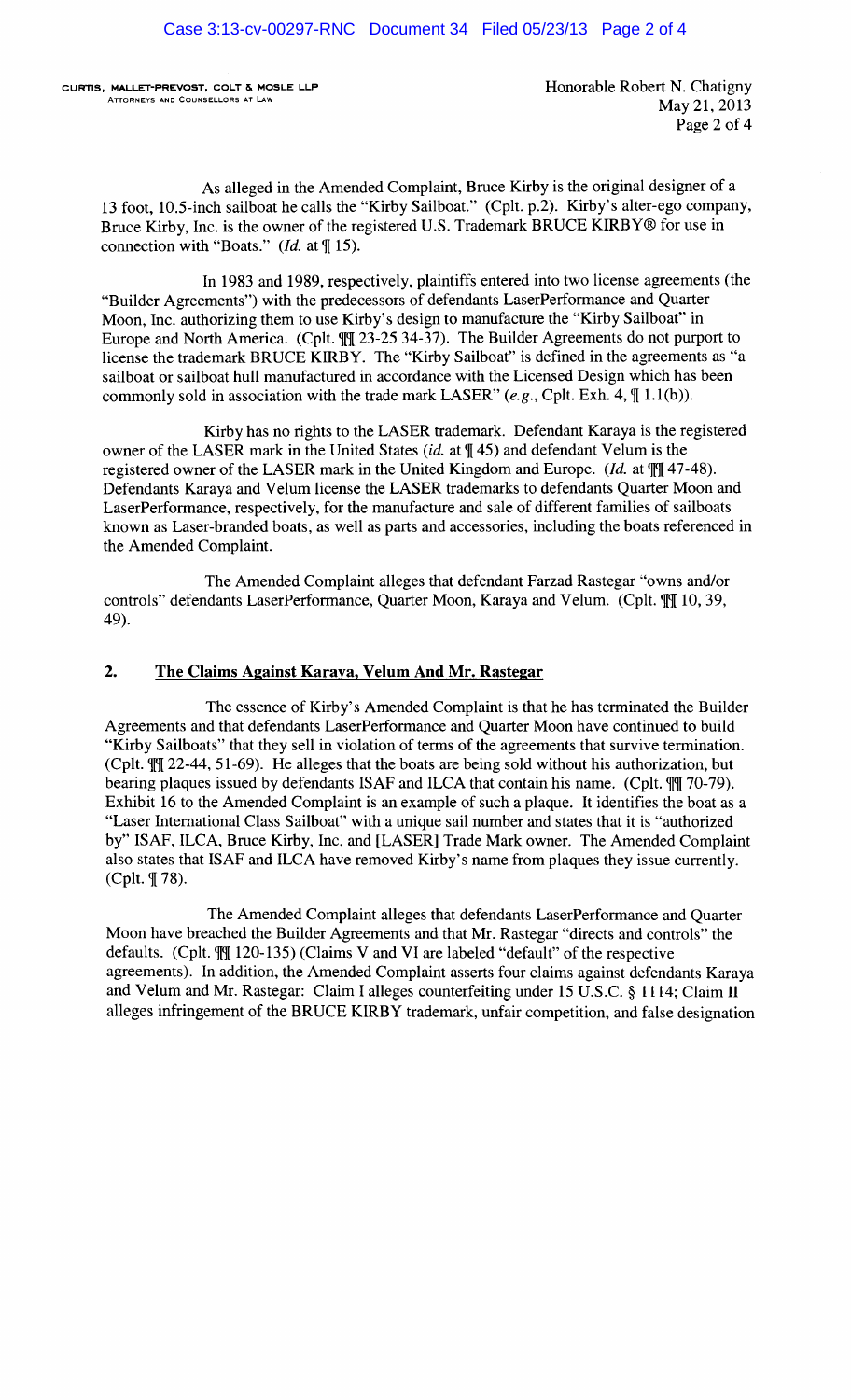CURTIS, MALLET-PREVOST, COLT & MOSLE LLP ATTORNEYS AND COUNSELLORS AT LAW

of origin under 15 U.S.C. § 1114; Claim III alleges unfair competition under the Connecticut Unfair Trade Practices Act; Claim IV alleges misappropriation of Bruce Kirby's publicity rights. Finally, Claim VII alleges something called "inducement to default" the Builder Agreements against Karaya and Velum.

# 3. Grounds For Defendants Karaya's and Velum's Joint Motion to Dismiss

# a. Lack of Personal Jurisdiction

This Court lacks personal jurisdiction over non-resident defendants Karaya and Velum under the Connecticut long-arm statute because neither defendant transacted business in the state, committed tortious activity in the state, or committed a tortious activity outside the state causing injury to plaintiffs in the state. *See* CONN. GEN. STAT.§ 52-59b (2010). The Court likewise does not have jurisdiction over Karaya and Velum under due process principles. Karaya and Velum have no contacts with Connecticut. Neither entity: (1) is licensed to do business in Connecticut, (2) owns property in Connecticut; (3) has a mailing address, telephone number, or bank account in Connecticut; (4) employs any persons or agents in Connecticut; (5) solicits business in Connecticut; (6) travels regularly to Connecticut; or (7) pays income tax in Connecticut. Therefore, the Court does not have personal jurisdiction over Karaya or Velum.

# b. Failure to State a Claim

The Amended Complaint fails to state a claim as to defendants Karaya and Velum. Beyond identifying them as the owners of the LASER trademark, the Amended Complaint alleges only that, together with the other defendants, they manufactured or sold the "Kirby Sailboat," or that they encouraged, cooperated, or permitted others to commit torts. (Cplt.  $\mathbb{I}$  87, 96, 106, 116, 137). These conclusory allegations are not sufficient to state a claim for counterfeiting, trademark infringement, unfair competition, misappropriation of publicity rights or "inducement to default" an agreement.

## 4. Basis For Defendant Rastegar's Motion to Dismiss: Failure To State A Claim

The Amended Complaint does not allege that Mr. Rastegar breached any contract or violated any statute. It asserts only that he "owns and/or controls" defendants LaserPerformance, Quarter Moon, Karaya, and Velum (Cplt.  $\P$ [ 10, 39, 49), and that he "caused", "directed", "control[led]" or "encouraged" the alleged defaults and/or infringements to occur. (Cplt.  $III$  32, 44, 53, 60, 63, 69, 79, 85, 94, 103, 117, 126, 134).

Mr. Rastegar does not own or control the other defendants. For purposes of a motion to dismiss, however, none of those bare conclusory allegations (even if accepted as true for the motion) are sufficient to plead claims of counterfeiting, trademark infringement, unfair competition, misappropriation of publicity rights, or "default" of an agreement.